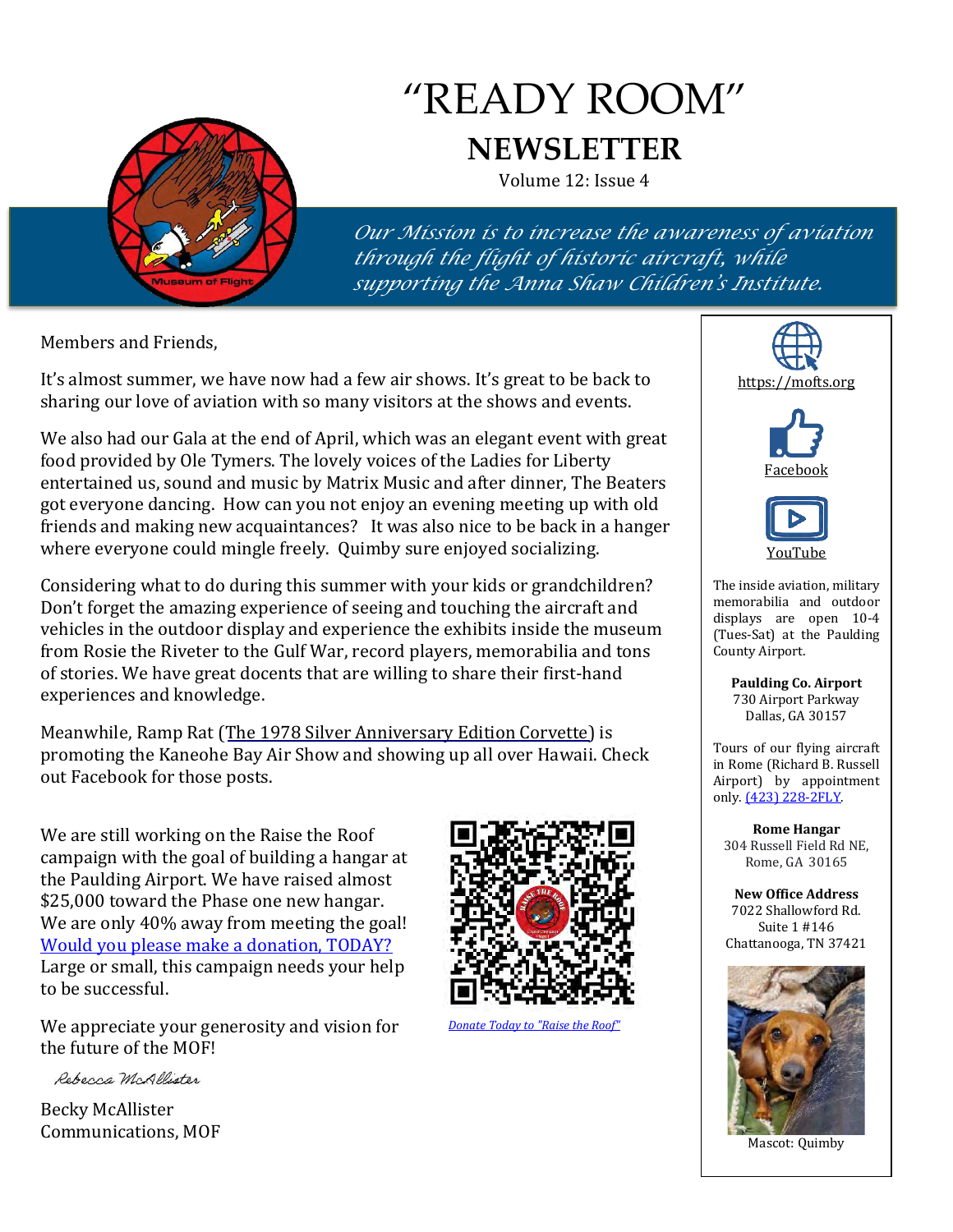

"READY ROOM" NEWSLETTER Volume 12: Issue 4



## Quimby's Corner

Image 1: Quimby supervises the unloading of tables and chairs. Image 2 &3: Quimby relaxed with Sandi Espy after spending a long day of the Gala.







#### From the MOF Gala 2022





*Christine Lewis, Director and Rebecca McAllister, Communications*





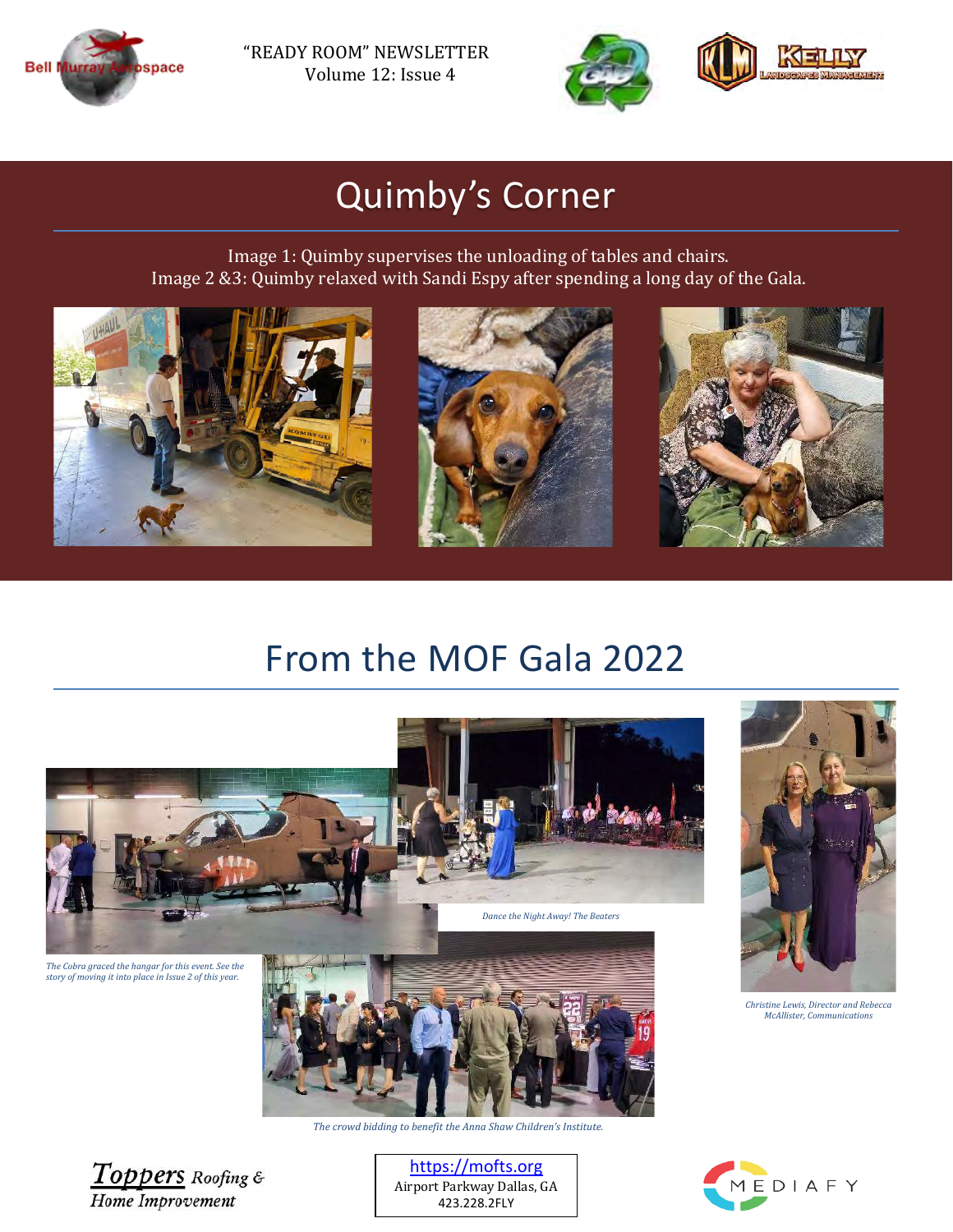



#### Shaw Air Expo

We kicked off our airshow season in South Carolina, featuring the Korean War era C-45H. The visitors received tours of the aircraft, sat in the seats, and learned about the museum and aviation. Of course, Quimby was there to lend a hand.



Toppers Roofing & Home Improvement

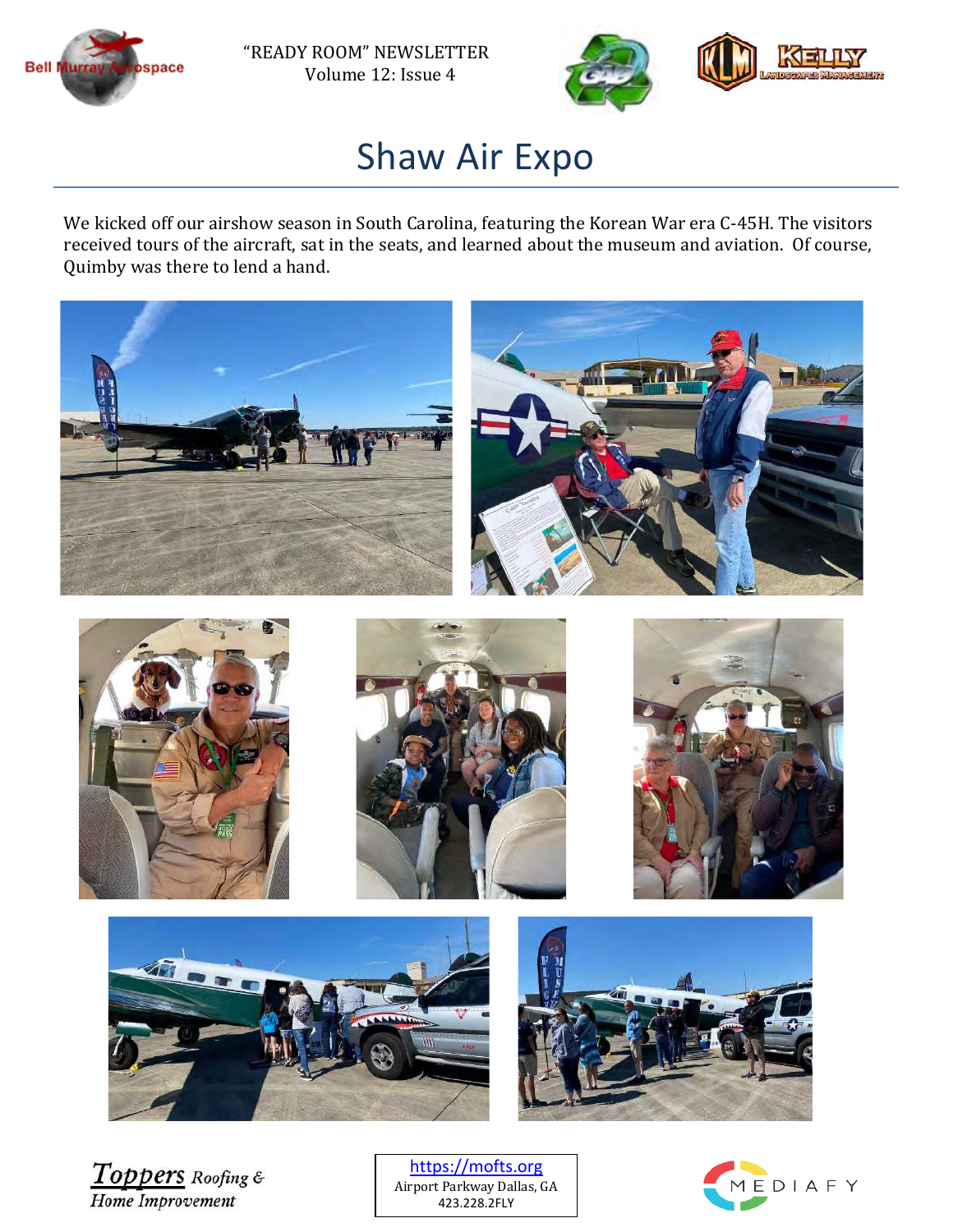

"READY ROOM" NEWSLETTER Volume 12: Issue 4



## JB Charleston Air & Space Expo 2022

The next weekend, our pilots and crew headed to Joint Base Charleston! We even had Peter O'Hare (Wheeler) come in from Hawaii (#KaneoheBayAirShow) to fly the museum T-28. Amazing! Cockpit tours, and even STEM demonstrations. Quimby was a star, meeting Blue Angel Pilots and Stewie, the US Navy Sea Turtle.



















*Left:* Cdr Jon Jay Blue Angels Executive Officer whose grandfather flew the T-28 Trojan. *Right:* Quimby naps in Wheeler's Bag.



Toppers Roofing & Home Improvement

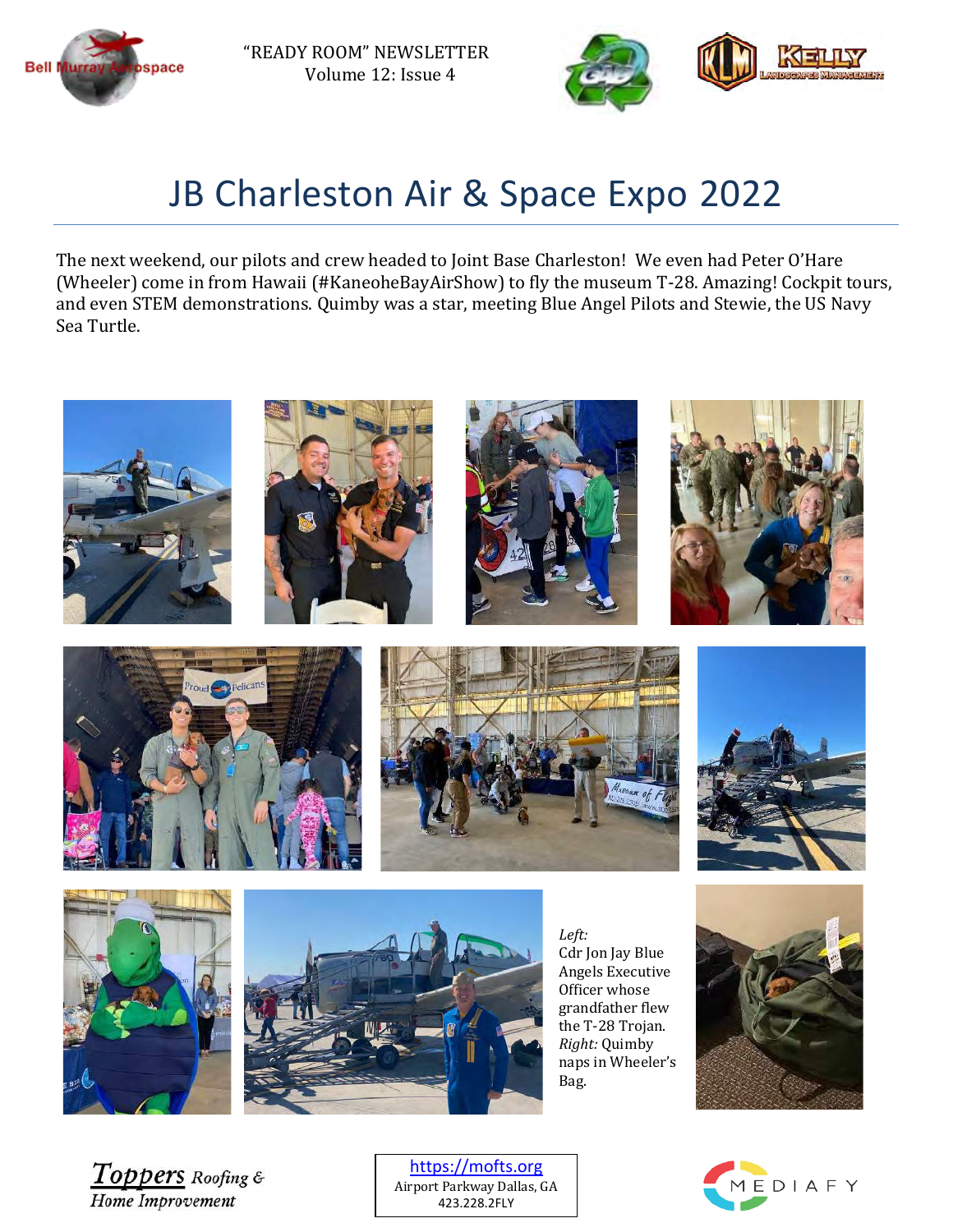



## 2022 Calendar of Events

*All dates are subject to change. Check future newsletters for additional events.*

| <b>DATE</b>         | <b>EVENT</b>                                   | <b>LOCATION</b>          |
|---------------------|------------------------------------------------|--------------------------|
| $April 2-3$         | <b>Shaw Air and Space Expo</b>                 | <b>Shaw AFB</b>          |
| <b>April 8-10</b>   | <b>IB Charleston Air &amp; Space Expo 2022</b> | <b>IB Charleston, SC</b> |
| <b>April 23-24</b>  | Vidalia Onion Festival Airshow                 | Vidalia, GA              |
| April 30            | <b>Twelfth Annual Open Hangar Gala</b>         | Hiram, GA                |
| May 14              | Good Neighbor Day - DeKalb-Peachtree Airport   | Atlanta, GA              |
| <b>August 11-13</b> | American Legion World Series Flyover           | Shelby, NC               |
| September 10-11     | <b>Smoky Mountains Airshow</b>                 | Knoxville, TN            |
| September 16-18     | JB Andrews Open House                          | Maryland                 |
| November 11-12      | Blue Angels Homecoming Air Show                | Pensacola, FL            |



Phase I marks the beginning of the Museum's new hangar and display space.

The new facility for the Museum of Flight will preserve and display historically significant flying aircraft. The ground has been broken, the dirt has been moved and the ball is rolling! The Museum of Flight is halfway to our initial fundraising goal of **\$40,000**. Be a partner in the project and help us achieve success in Phase 1! Donations can be made by check to the Museum of Flight and mailed to the main office or dropped off at the Paulding facility during office hours. Be sure to put RTR or Raise the Roof in the memo section. We also accept stock and online credit card payments. **[Click HERE to DONATE](https://tinyurl.com/mofraisetheroof)**

Toppers Roofing & Home Improvement